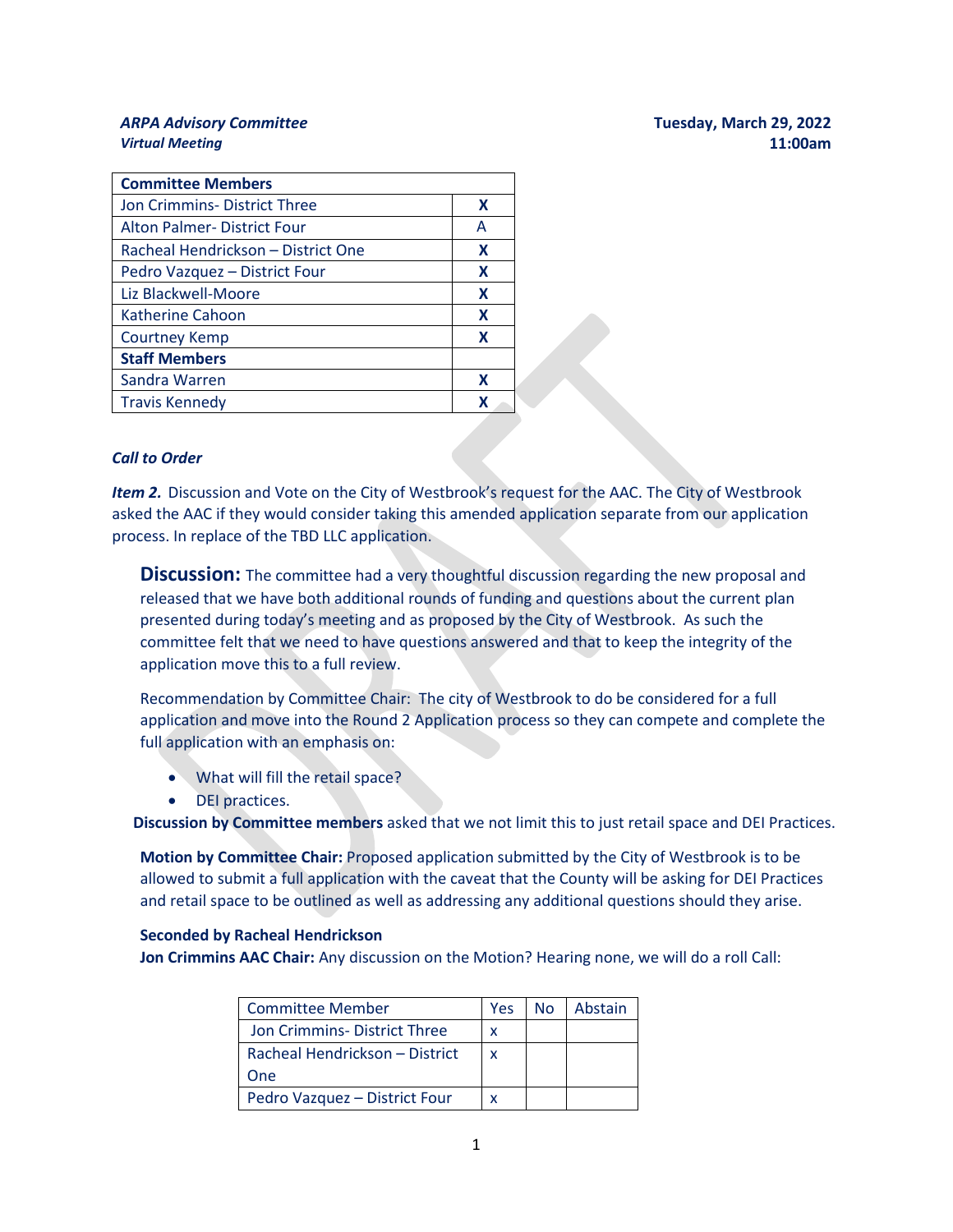| Liz Blackwell-Moore     |  |  |
|-------------------------|--|--|
| <b>Katherine Cahoon</b> |  |  |
| <b>Courtney Kemp</b>    |  |  |
|                         |  |  |

Motion approved by: Jon Crimmins Committee Chair, motion carries with a 6-0 vote.

**Item 3.** Continued Discuss regarding DEIA Practices.

**Staff r**eviewed and provided the existing and suggested DEI data requirements.

**Committee Discussion:** Committee Member Pedro Vazquez having a very extensive Background in DEI gave the committee an overview of what should be expected of agencies and why in which that information can be verified and obtained. Beyond just that you are committed to DEI but give us examples.

Such as do you have a board that is set up for DEI within your Company?

How is your board set up?

Does your board include people of Color?

Does your board include people of LGBTQ?

Are you providing any training for people in your company?

The committee also talked about best practices and measures to put in place to ensure that those practices are being done and that the sub awardee will be held accounting for ensuring that they are and should they not comply those funds will be held back from the sub awardee.

What is the companies' web presence? For example, if a tab reads community engagement if you get a 404 not found it's then clear that they are not a committee to DEI.

Committee members will come up with a list of questions to go out to the current applicants and those will be built inhe any other applications that go out regarding ARPA funding. Staff also identified that they will be hosting training for those who will be awarded funds this round and will carve out a section on DEI and go over what is expected and within reason what we will ask of awardees under this process.

*Item 4.* Outline the next steps for the remaining applications not reviewed and scored from those received as final applications.

a.) Per County Commissioners Guidance Projects that did not outline Sustainability OR Onetime expense will need to do prior to review.

b.) Does the Committee want to review the TP3 &TP4 list and pick out projects to be reviewed based on specific factors? Should these be done by Staff?

c.) Timeline?